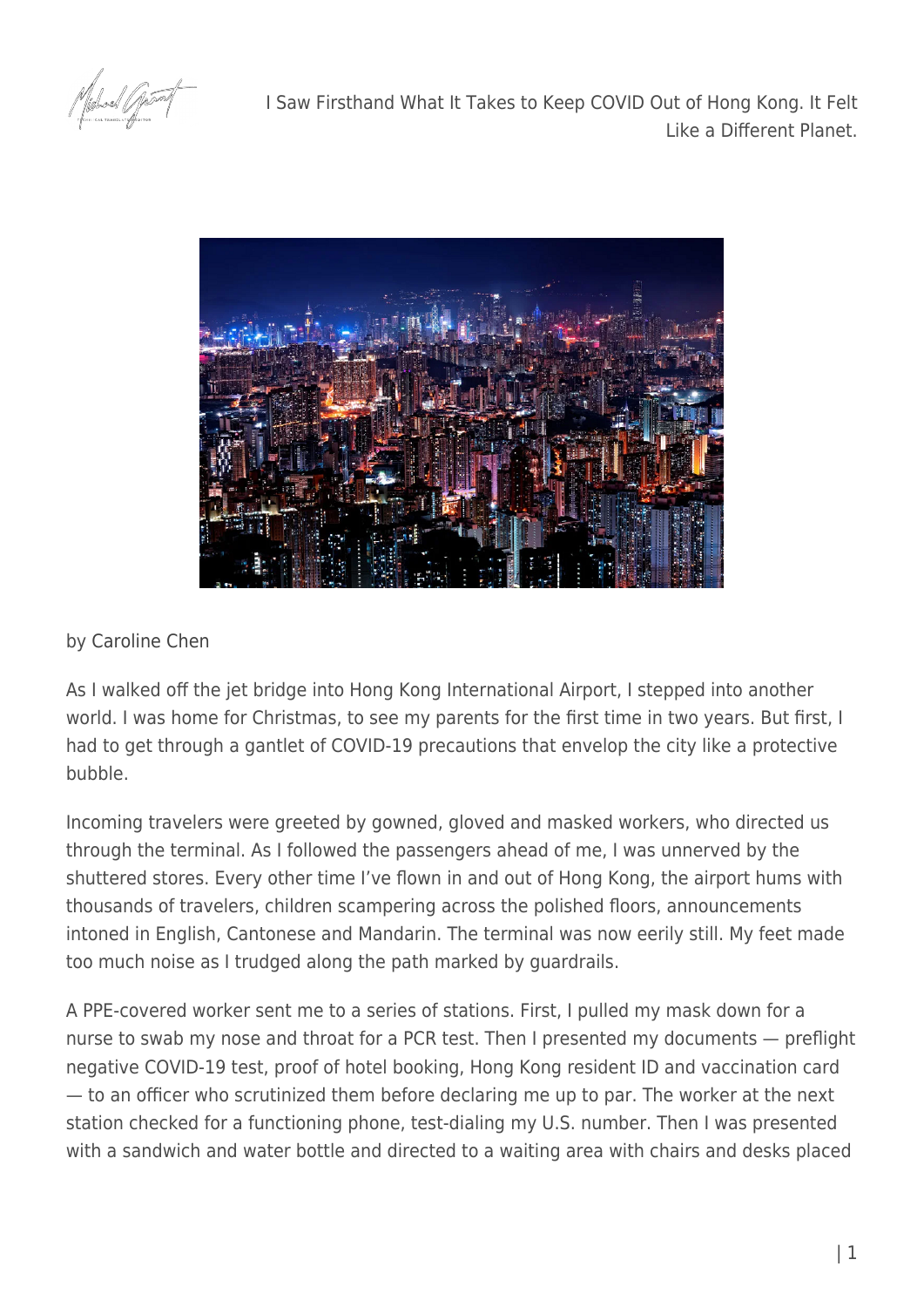

in a grid as though ready for an exam. I checked my lanyard to find my seat: G205.

As I waited for my COVID-19 test results, I could see the sky through the arched windows turning bright, revealing a beautiful, cloudless December morning. I texted my parents: "Landed!" They responded with clapping emoji. I would see them in 21 days.

Sitting in the cavernous space, I suddenly felt so far from the previous day, when I checked on the chard and radishes growing in my California garden and took a walk with my friend and her new puppy. For all the caution I had taken to reduce exposure in the interminable months since March 2020, that all felt like child's play compared with the Compulsory Quarantine Order in my hand, which reminded me that I, Chen Caroline Yi Ling, was required, with immediate effect, to be quarantined in my hotel room at the Crowne Plaza as ordered by Yau Yuet-ming Lannon, an authorized officer of the Regulation, until Dec. 20, 2021, at 11:59 p.m. I flipped through the booklet of instructions for the three weeks of hotel quarantine. On Page 4, bold letters declared: "Warning: Leaving the room will be treated as breaching of the quarantine order. Offenders will be referred to the police without prior warning. Breaching the quarantine order is a criminal offence and offenders are subject to a maximum fine of HK \$25,000 and imprisonment for six months."

It felt like a different planet.

Hong Kong's quarantine procedures are among the strictest in the world. The city is committed to a "zero-COVID" policy, which means it will take every possible measure to prevent a single case. Its policies for travelers have become progressively stringent. In December 2020, concerned about the B.1.1.7 (alpha) variant, the government [increased](https://www.info.gov.hk/gia/general/202012/24/P2020122400141.htm) the quarantine period for travelers from the United Kingdom to 21 days "so as to ensure that no case would slip through the net even under very exceptional cases where the incubation period of the virus is longer than 14 days." Concerned about the delta variant, 15 countries including the U.S. [were added to the "high-risk" category](https://www.scmp.com/news/hong-kong/health-environment/article/3145850/coronavirus-hong-kongs-21-day-quarantine?module=perpetual_scroll_0&pgtype=article&campaign=3145850) in August of last year, even though [local scientists said](https://hongkongfp.com/2021/09/14/covid-19-hong-kongs-21-day-quarantine-for-travellers-not-necessary-says-expert/) the additional week was unnecessary and extreme. As it turns out, I arrived just before another change: With the emergence of the omicron variant, travelers from the United States were required to spend four days in government quarantine facilities — spartan temporary housing in an isolated corner of one of Hong Kong's islands — before being released to a hotel of their choice for the remaining 17 days.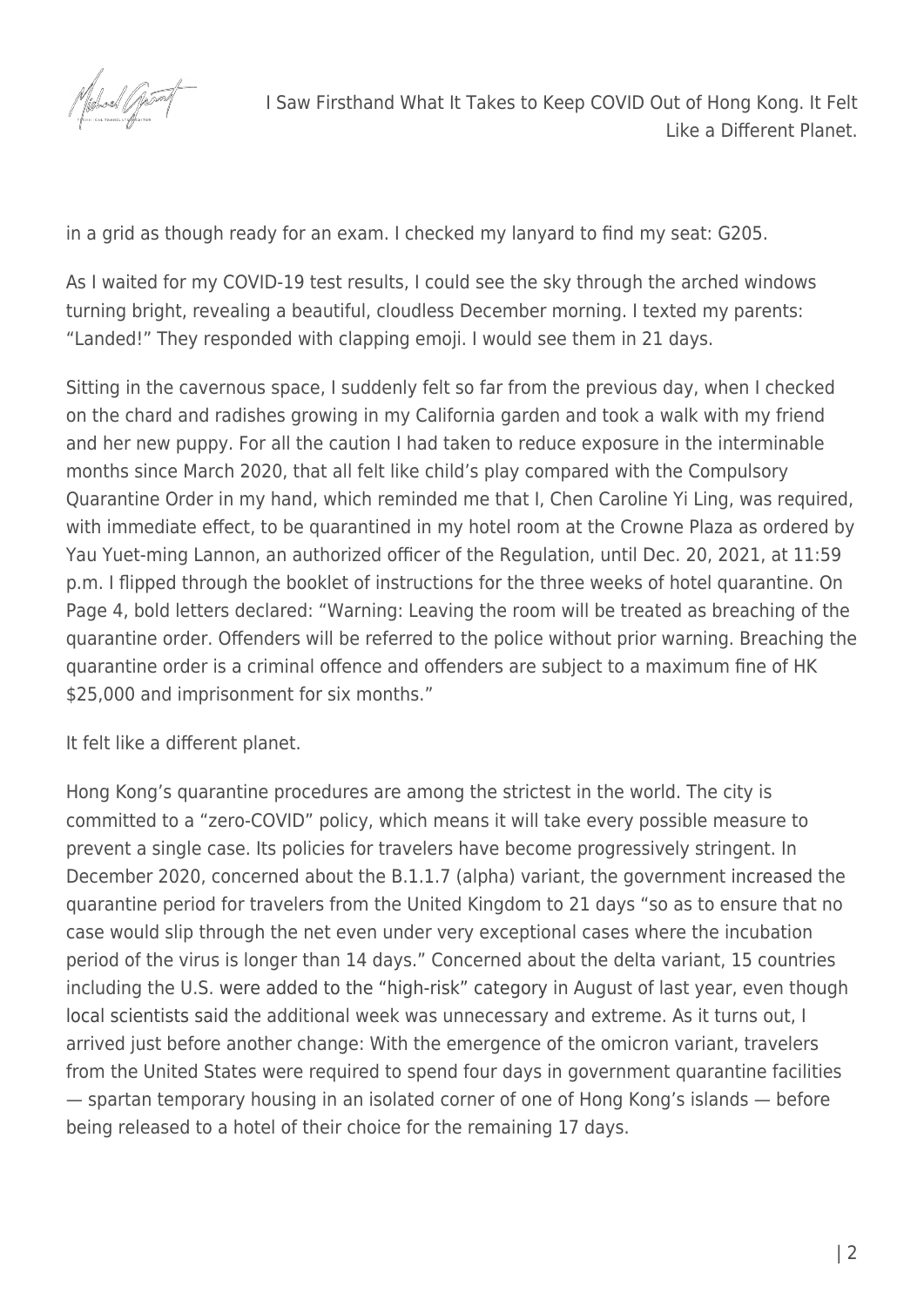

I was spared that fate, thankfully. Once my airport test registered negative, I was released to a shuttle that dropped me off at my hotel. A PPE-shrouded employee sent me up the service elevator to my room on the 21st floor. It would be my home for the next three weeks.

A sign posted on the hotel room door warns guests not to leave the room.

"Are you still sane???" "How are you surviving??" my U.S. friends texted me. The honest answer was, "It's fine!" The ability to work remotely filled my days, and large windows with a beautiful view helped to ward off claustrophobia. The meals that appeared at my door were sufficient if not inspiring. I came to appreciate YouTube exercise videos and little luxuries at the hotel, like the hot water kettle that I used to make endless cups of tea and the laundry line over the bathtub. Deliveries were allowed, and my parents dropped off a yoga mat and fresh fruit. One of my childhood best friends sent me home-baked goods. These gifts, each heralded by a doorbell ring, were doses of love that buoyed my spirits. I made my way through seven and a half books and refreshed my rusty Cantonese by watching local TV stations.

Watching the nightly news, I was struck by the detailed reports on every COVID-19 case: countries visited, timelines of infection, recountings of symptoms and sequencing details. This is only possible because there are so few cases. During the first week of my stay, the city, which has a population and land area similar to that of New York City, had an average of four daily cases, all of which were caught in travelers during the quarantine process. When the first omicron cases were detected, a [case study](https://wwwnc.cdc.gov/eid/article/28/2/21-2422_article) dissected how one traveler managed to infect another residing across the hallway at the same hotel — even though they never had their doors open at the same time. The virus must have managed to linger in the hallway, transmitted while they were reaching out to grab their meals. The case study provided the world with an early hint as to just how transmissible the new variant could be.

Every three days, I had my only human contact. The doorbell would ring, I'd open it to an HVAC tube like an enormous vacuum hose held in front of my face while a PPE-clad worker swabbed my nose and throat. In the course of the hotel stay, I was tested seven times, including two samples collected the day before departure, which were sent to separate laboratories, just in case one provided a false negative. Even the trash was tightly regulated: I was instructed to put garbage in a sealed bag outside my room at designated times otherwise, a sign warned me, I could be referred to the police and sent to a quarantine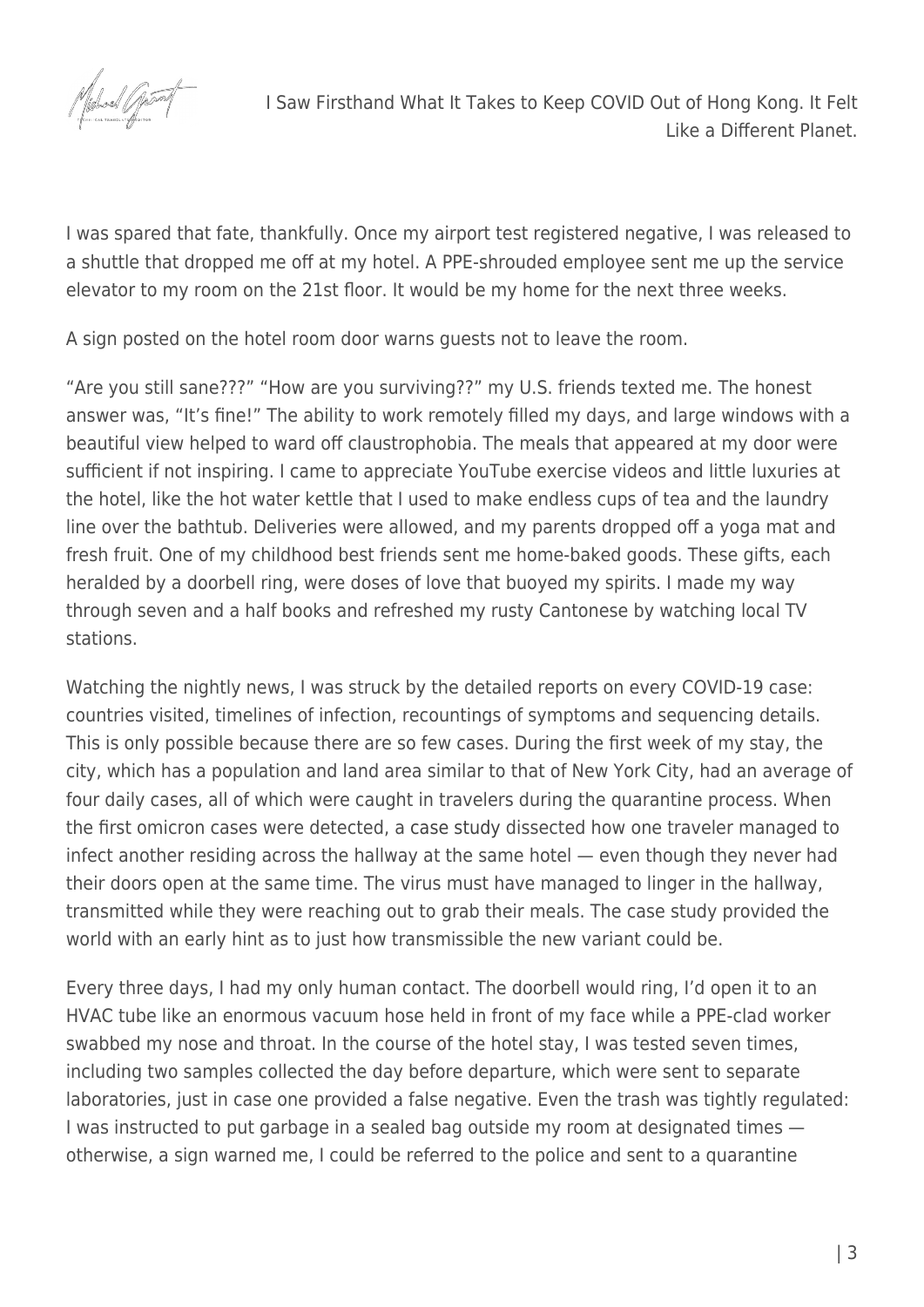

center. I have never in my life been so attentive about handling garbage.

The hotel put up instructions for handling garbage.

I can't say Hong Kong's approach to COVID-19 is better or worse than other countries' policies. Twenty-one days of quarantine is excessive. Experts have [said](https://www.scmp.com/news/hong-kong/health-environment/article/3161244/coronavirus-hong-kong-mandate-hotel-quarantine) that the zeroinfection policy is unsustainable, and it is fair to be [concerned](https://www.theguardian.com/world/2021/oct/28/hong-kong-doubles-down-on-covid-restrictions-to-fall-into-line-with-mainland-china) about the impact to the city's reputation as an international commerce hub. Even local residents have pushed back at times, such as when 120 schoolchildren were [sent to government quarantine facilities](https://www.bloomberg.com/news/articles/2021-11-11/hong-kong-quarantines-120-kids-after-classmate-s-dad-gets-covid) for three days after a parent tested positive. Arguably, improving the local vaccination rate (currently at 69% with two doses) could pave the way for easing some policies, but in an unexpected chicken-and-egg scenario, the lack of COVID-19 cases is one reason why many residents have put off getting their shots.

Whether or not the strict measures are ideal, the result is undeniable: When I finally departed my hotel, there were zero cases of COVID-19 in the city. Life is remarkably different than in the U.S.

I celebrated Christmas with my extended family: more than 20 of us together, from my grandmother and my cousin's infant children, and we were spared fraught discussions of testing and exposure and risk reduction that so many U.S. families wrestled with this year. I walked through shopping malls and rode subway trains packed with people, knowing I didn't have to worry about exposure. One of my best friends, currently pregnant, said she's grateful to feel safe.

Everyone wears a mask, both indoors and outdoors. Stores on every other street corner tout rainbow displays of surgical masks, with a dazzling variety of patterns. Christmas-themed masks were popular over the holidays. I made a game of trying to spot people not wearing masks and only managed to catch one person wearing their mask under their nose. Otherwise, compliance was universal. I debated the extensive masking with my mom: If there's no local transmission, why would anyone need to wear a mask, particularly outdoors? Masking is a shared community responsibility, my mother replied. She observed that Hong Kong is an incredibly dense city and added that, when the omicron variant inevitably reached Hong Kong, universal masking would help to slow its spread.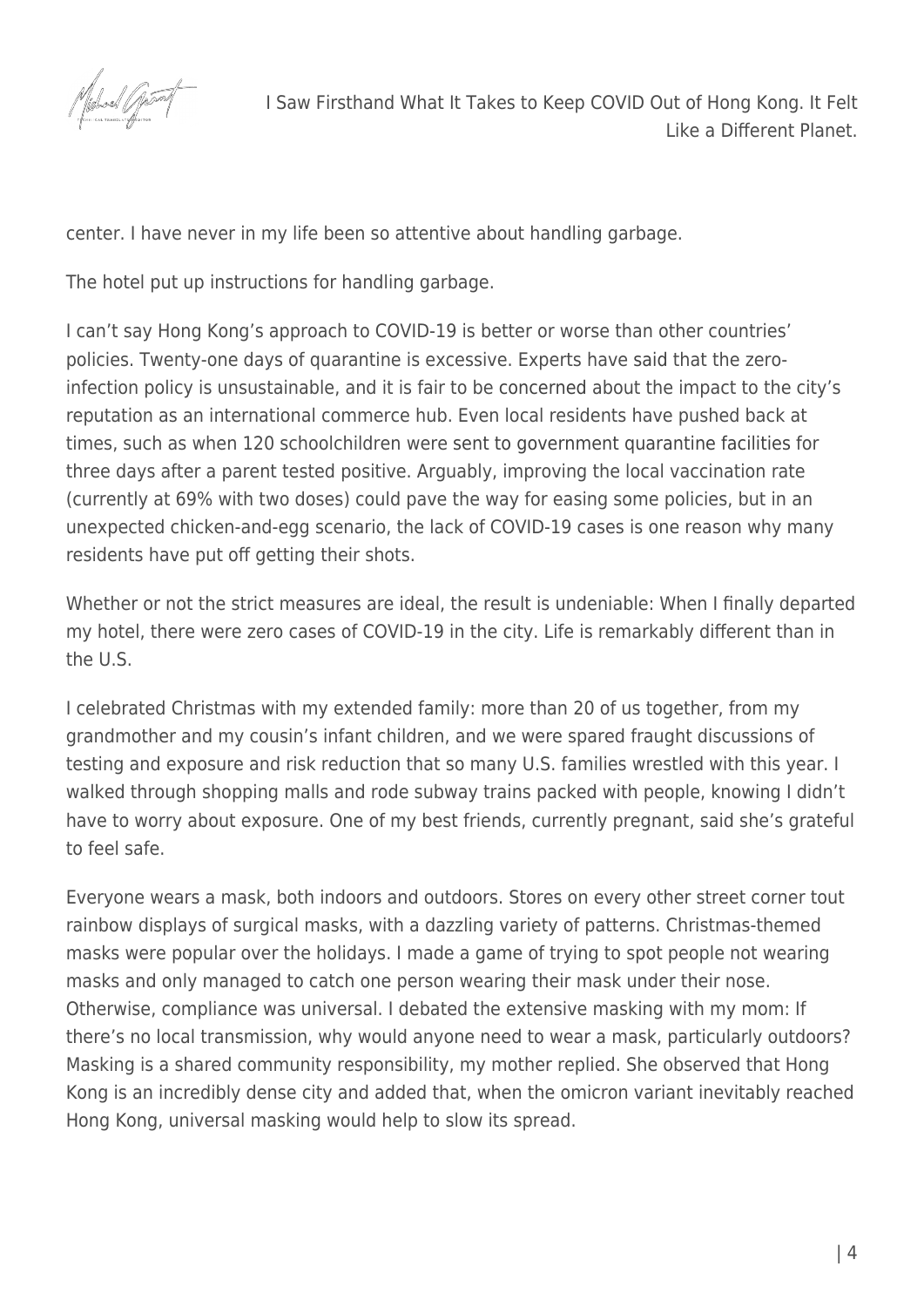

I Saw Firsthand What It Takes to Keep COVID Out of Hong Kong. It Felt Like a Different Planet.

Sure enough, my mom was right. There are loopholes in Hong Kong's COVID-19 containment policies. Local aircrew members were allowed to serve a weeklong quarantine at home, a concession to the grueling mental health effects and impracticality of losing staff to weeks of hotel quarantine every time they returned. Crew members could also leave their homes for essentials like grocery shopping and mandatory COVID-19 testing.

The day before I left Hong Kong, my flight was abruptly canceled. A Cathay Pacific crew member had violated the rules. He left home quarantine early on Dec. 27 and [ate at a](https://www.scmp.com/news/hong-kong/health-environment/article/3161653/omicron-variant-new-years-eve-expected-mark-end) [restaurant](https://www.scmp.com/news/hong-kong/health-environment/article/3161653/omicron-variant-new-years-eve-expected-mark-end) in a shopping mall. When he tested positive a few days later, an intense contact tracing effort began. As of Jan. 3, health authorities had identified five other [positive cases](https://www.scmp.com/news/hong-kong/health-environment/article/3161915/omicron-hong-kongs-moon-palace-restaurant-cluster?module=lead_hero_story&pgtype=homepage) related to the restaurant. After nearly three months of zero cases within the city, Hong Kong had local transmission again. Health authorities have sent 200 diners and 22 restaurant employees to government quarantine facilities, using credit card transactions to track down the customers. A few days later, after [discovering a positive case](https://www.scmp.com/news/hong-kong/health-environment/article/3162088/coronavirus-hong-kong-reports-first-untraceable) that was "untraceable" to other known cases, the government said it would [stop flights](https://www.scmp.com/news/hong-kong/health-environment/article/3162190/coronavirus-hong-kongs-fifth-wave-has-already?module=lead_hero_story&pgtype=homepage) from several countries for two weeks and imposed a curfew on restaurants, banning meals after 6 p.m.

The immediate and overwhelming response to a handful of cases means that local transmission likely will not explode. But it comes at a cost. The government immediately [tightened quarantine rules](https://www.scmp.com/news/hong-kong/transport/article/3161465/coronavirus-hong-kong-axe-all-quarantine-related) for aircrew members, requiring hotel stays for up to 14 days. Cathay, already struggling with staff quitting over increasingly strict measures, canceled numerous flights, unable to book enough hotel rooms to satisfy the new requirements.

## Over the past two years, much comparison has been made between

[different countries' COVID-19 policies.](https://www.propublica.org/article/coronavirus-advice-from-abroad-7-lessons-americas-governors-should-not-ignore-as-they-reopen-their-economies) I have heard so many times, "Why can't the U.S. be like X country?" Having experienced a drastically different approach from the United States, I have more respect for the trade-offs inherent in every choice. Hong Kong has been incredibly successful in battling the virus, with about 12,700 cases and 213 deaths out of a population of 7.5 million to date (compare that with New York City's 1.7 million cases and 35,500 deaths among 8.4 million residents.) The community-minded and prevention-oriented attitude of Hong Kong citizens is one that Americans could benefit from. Yet Hong Kong is [losing talent](https://www.washingtonpost.com/world/2021/12/27/covid-hong-kong-quarantine-omicron/) [and business](https://www.washingtonpost.com/world/2021/12/27/covid-hong-kong-quarantine-omicron/) due to its strict approach (coupled with recent political changes such as the sweeping national security law passed in June 2020). It's unclear if a zero-infection policy can be sustained as Hong Kong moves to open its borders with mainland China, and I wonder how